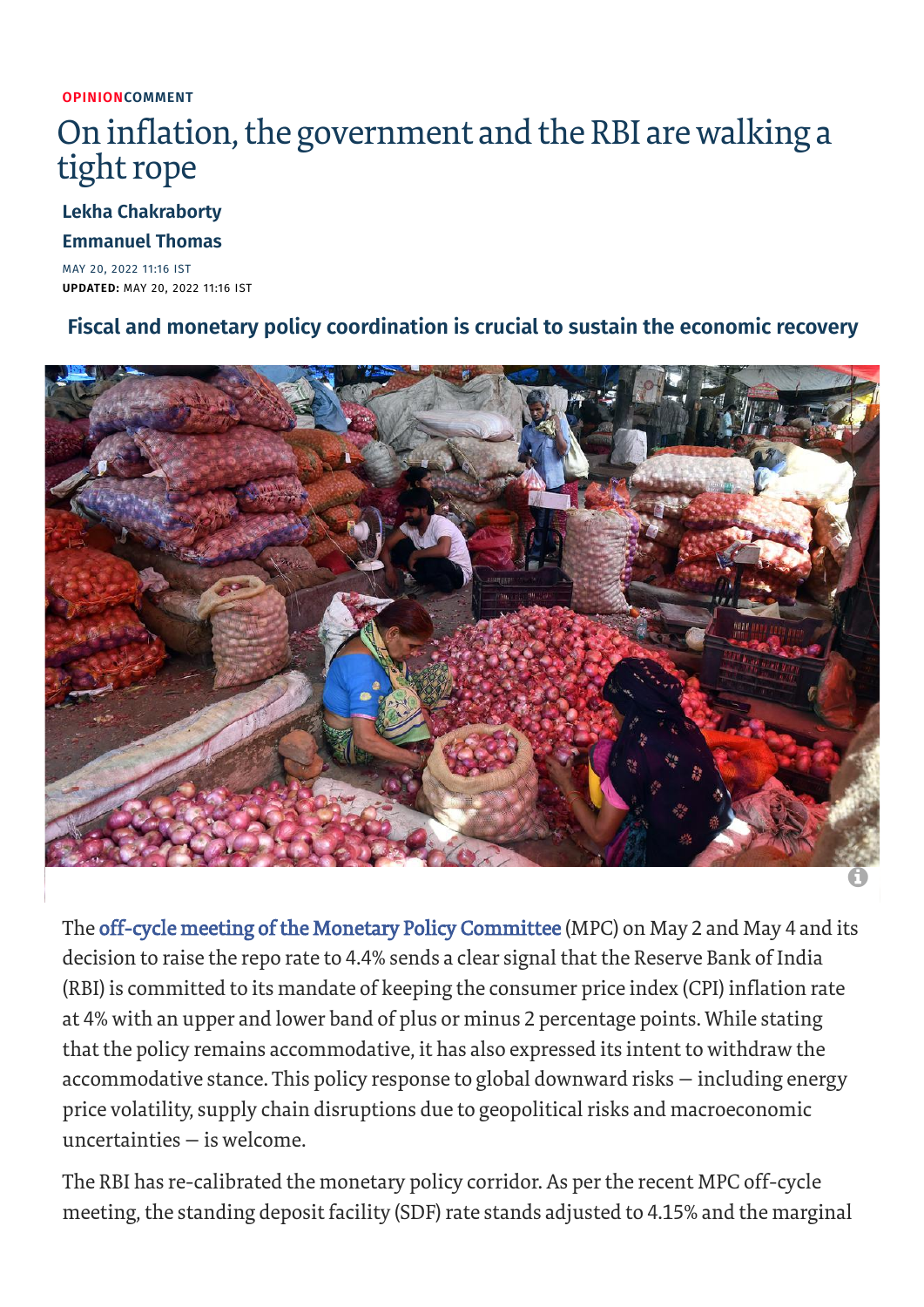standing facility (MSF) rate and the Bank Rate to 4.65%. Raising of the cash reserve ratio (CRR) to 4.5% is expected to absorb liquidity of ₹87,000 crore.

Till the eruption of conflict in Europe, what was expected on the monetary policy front was a gradual move away from an accommodative stance, spread over a year or so. But the continuing war has necessitated urgent steps. The RBI has thus responded to the charge that it is behind the curve on inflation.

### **Spectre of high inflation, low growth**

High inflation and low growth stare at the global economy, adding to uncertainty. The West is fearing stagflation. The International Monetary Fund (IMF) has revised its global growth forecast for 2022 downwards by 0.8 percentage point to 3.6%, in a short period of three months.

The fact that the wholesale price index (WPI) inflation rate was continuing at two-digit numbers for a year and the CPI has remained above the upper band of 6% for three consecutive months has been a cause for concern. It is generally agreed that the WPI has a lagged effect on the CPI. So, the RBI will have to tighten the stance further if it is to bring down the CPI inflation rate within the band in the next few months. Hence, more tightening is on the way.

High levels of inflation will have a deleterious effect on investment and growth in India. Similarly, the high rate of inflation with very high food and energy components erodes the purchasing power of the common man, and will have serious welfare implications.

### **Supply side disruptions**

The war in Ukraine has exacerbated the problems in the supply chain which was already disrupted by the COVID-19 pandemic. Hence, there is a general consensus that the primary cause of inflation today is located in the supply side. How far can monetary policy succeed in containing such inflation? If markets see inflation as transient, investment need not get affected significantly. But firms might find investing tough in times of serious supply side disruptions. The RBI hopes that the government capital expenditure will smoothen the transition.

Fiscal and monetary policy coordination is crucial to sustain the economic recovery. The Central government is slated to borrow upwards of ₹16 lakh crore in the current fiscal. This is an increase of about ₹70,000 crore compared to last year. High interestrates will definitely affect the fiscal space as interest payments will rise. There will be more questions on debt sustainability too as the growth rate plunges. Fiscal consolidation is a mediumterm aim, with a target of reducing the fiscal deficit to 4.5% by 2025-26. The fiscal deficit is budgeted at 6.4% for the current year as fiscal policy has remained accommodative to support growth recovery. If the path towards fiscal consolidation is through tax buoyancy